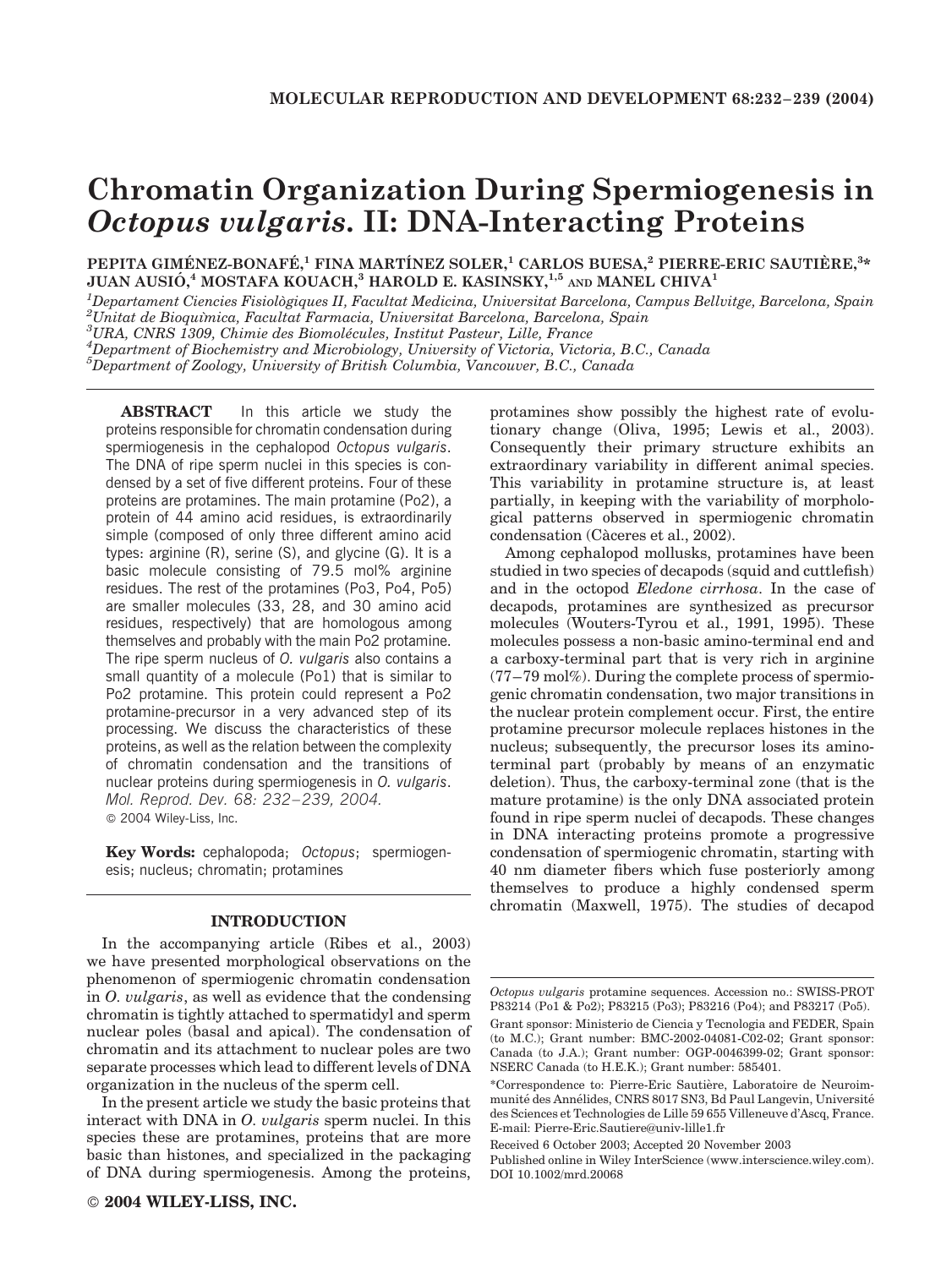sperm chromatin by X-ray diffraction indicate that these protamines are extremely efficient in DNA packaging. Just like the chromatin fibers, the strands of DNA in the ripe sperm nucleus are disposed in parallel, following the direction of the acrosome-centriole axis. They display a hexagonal arrangement with a distance of  $20-22$  Å between axes of the neighboring DNA strands (Suau and Subirana, 1977).

In the case of the octopod  $E$ . *cirrhosa*, the histones of early spermatidyl nuclei are replaced by a single protamine which is not synthesized in the cell as a precursor molecule. Taking into account its primary structure (Giménez-Bonafé et al., 2002), the protamine of E. cirrhosa does not seem to be homologous to decapod protamines. E. cirrhosa protamine, moderately rich in lysine and arginine residues, stands out by being the most cysteine-rich protamine known to date. The establishment of interprotamine disulphide bonds by cysteines plays an important role during the last steps of chromatin condensation (Giménez-Bonafé et al., 2002). The complete process of spermiogenic chromatin condensation is much more complex in E. cirrhosa than in decapods. In E. cirrhosa, the genetic material begins to condense in supercoiled fibers that grow by coalescence. Later, the major fibers fuse, forming a three-dimensional network of chromatin which undergoes additional complex development. This leads to the final state of highly condensed chromatin in the spiralized nucleus of the mature sperm (for details, see Giménez-Bonafé et al., 2002).

Taking into account these antecedents, and given the complexity in the pattern of O. vulgaris spermiogenic chromatin condensation (Ribes et al., 2003), we have undertaken the study of DNA-interacting proteins in O. vulgaris sperm nuclei. The only previous information that is available on this subject comes from the recent studies of Mennella et al. (2002) describing a gonadalspecific, H1-like histone present in spermatidyl (but not in ripe sperm) nuclei, and two estimations of the amino acid composition of Octopus protamines (Subirana et al., 1973; Giménez-Bonafé et al., 1999).

# MATERIALS AND METHODS Living Organisms

Male specimens of the cephalopods O. *vulgaris* (octopoda) and Loligo vulgaris (decapoda) were collected on the Mediterranean coast of Spain and moved alive to the laboratory in cold seawater.

## Nuclear Purification and Protein Extraction

Gonadal tissues were homogenized in ice-cold buffer  $(0.25\,\mathrm{M}\,\mathrm{success},\,10\,\mathrm{m}\mathrm{M}\,\mathrm{MgCl}_2, 3\,\mathrm{m}\mathrm{M}\,\mathrm{Cal}_2, 10\,\mathrm{m}\mathrm{M}\,\mathrm{Tris}$ HCl pH 7.0, 0.1% triton X-100) containing 50 mM benzamidine chloride as protease inhibitor, and centrifuged at 5,000g for 5 min. Crude nuclear pellets were homogenized again and sedimented three-times in the same buffer. Sperm cells obtained from spermatophores were submitted to the same procedure with minor modifications (Giménez-Bonafé et al., 1999).

Basic proteins were extracted from purified nuclei with diluted 0.4N HCl, precipitated with six volumes of cold acetone, washed three-times with cold acetone, and dried in vacuum.

### Purification of Proteins

Proteins were usually purified by reverse phase HPLC using a C4, 300-A Delta-Pack column  $(25 \times$  $0.46$  cm<sup>2</sup>). The elution of proteins was carried out by applying a linear gradient of acetonitrile (0–60%) in 0.05% trifluoroacetic acid (Càceres et al., 1999). In one experiment, proteins were first separated by ionexchange columns in CM-52 cellulose (Chiva et al., 1987, 1988). The peak containing both Po4 and Po5 protamines was then submitted to additional reverse phase HPLC purification.

#### Analytical Methodology

To determine the molecular mass of proteins, ion spray mass spectrometry (ISMS) was performed on a VG Bio-Q quadrupole mass spectrometer with a mass range of 3,000 Da. The electrospray ion source operated at atmospheric pressure. Calibration was done using charged ions from poly(ethyleneglycol)800, which were introduced separately. The electrospray was emitted at 3,000 V and the extraction cone voltage was adjusted to 150 V. The samples were dissolved in 1% acetic acid in water and afterwards, an equivalent volume of methanol was added. The sample concentration used was between 20 and 30 pmol/ $\mu$ l.

For sequence analysis, proteins were submitted to automated Edman degradation on an Applied Biosystems 470 gas-phase sequencer using the ORPTH program, slightly modified to ensure a better extraction of the 2-anilino-5-thiazolinone derivative of arginine (O3C Arg program). Identification of residues was performed as described in Sautière et al. (1988).

For analysis of the carboxy-terminal sequence of protamine Po2, the protein was digested by exopeptidase (PE Biosystems, CPP enzyme kit). After each cycle of digestion the remaining protein was analyzed by mass spectrometry and the amino acid excised was identified by the loss of molecular mass of protein.

Amino acid analyses were performed on a Beckman 6300 amino acid analyzer after hydrolysis in vacuum in 6 M HCl at  $110^{\circ}$ C for 24 hr.

Electrophoretic analyses of proteins were carried out in 15% (w/v) polyacrylamide-acetic acid-urea gels (PAGE) according to the procedure of Hurley (1977).

### RESULTS

# General Changes in Nuclear Protein Content During Spermiogenesis of O. vulgaris

Before purifying the basic proteins that interact with DNA in *O. vulgaris* mature sperm nuclei, we have studied the general change of nuclear protein content in gonads of this species in comparison with that of the decapod Loligo vulgaris. For this purpose we have purified the whole set of nuclei from very immature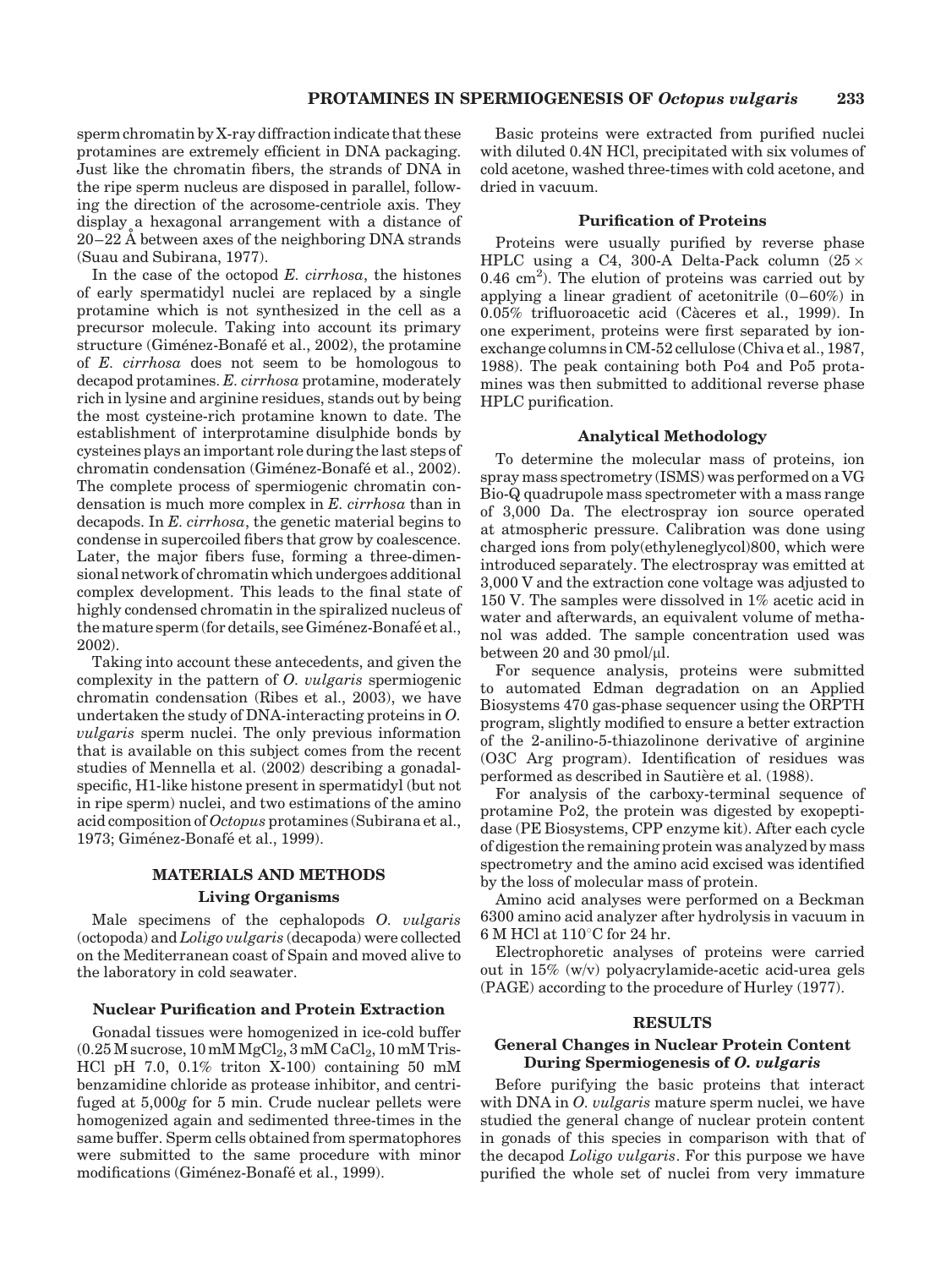gonads, mature gonads, and from ripe sperm spermatozoon contained in spermatophores both in O. vulgaris and L. vulgaris. Afterwards, the nuclear basic proteins were extracted by solubilization in 0.4N HCl and analyzed by electrophoresis on a 15% polyacrylamide minigel.

In agreement with the results obtained on the squids Ilex argentinus (Kadura and Khrapunov, 1988) and Loligo pealeii (Wouters-Tyrou et al., 1995), histones constitute the major basic protein component associated with DNA in immature gonads of L. vulgaris (Fig. 1, lane a). Figure 1 also shows that during gonadal development nuclear histones tend to disappear, being substituted by a protein with intermediate electrophoretic mobility (lane b). In ripe sperm nuclei only a protein with high electrophoretic mobility (protamine) is found (lane c). Wouters-Tyrou et al. (1995) demonstrated that the protein with intermediate electrophoretic mobility (lane b) is the precursor form of ripe protamine (lane c).

When we study the nuclear protein transitions during the development of gonads of O. vulgaris, we find a qualitatively similar situation, but one that is quantitatively more complex (Fig. 1, lanes d–f). In this case the histones of nuclei from unripe gonads (lane d) are replaced by a collection of proteins of intermediate electrophoretic mobilities (lane e), and these in turn by four to five protamines in mature sperm nuclei (Po1– Po5) (lane f). Protein Po2 is the main O. vulgaris protamine and Po4/Po5 always appear in a significant quantity. On the other hand, Po1 and Po3 are minor proteins appearing in slightly variable amounts depending on the individual analyzed (compare lanes f and g). The results presented in Figure 1 suggest that during the spermiogenesis of O. vulgaris, nuclear histones are replaced by a group of protamine precursors which will become ripe protamines in the sperm nucleus (see



Fig. 1. Change in nuclear proteins during spermiogenesis of the octopod O. vulgaris and the decapod L. vulgaris. Electrophoretic pattern of nuclear proteins contained in nuclei from immature gonads (lanes a and d), mature gonads (lanes b and e), and spermatozoa (lanes c and  $f$ ) belonging to the decapod  $L.$   $vulgaris$   $(a, b, c)$  and to the octopod O. vulgaris  $(d, e, f)$ . Lanes f and g compare two extractions from ripe sperm nuclei belonging to two different individuals of O. vulgaris. Direction of electrophoresis is from the top  $(+)$  to the bottom  $(-)$ . The mobility of proteins is compared with that of a standard of salmine protamine that has been loaded in lane s.

below). In comparison with decapods, the complexity in the change of nuclear proteins of spermiogenesis in O. vulgaris correlates well with the complexity of the pattern of chromatin condensation presented in the accompanying article (Ribes et al., 2003).

It is important to point out that nuclear protein transitions during O. vulgaris spermiogenesis can be still much more complex because gonadal-specific forms of histones probably appear at the initial phases of spermiogenesis. In the electrophoretic analysis presented in Figure 1, we have chosen the precise concentration of acrylamide and urea to separate histones from intermediate proteins and the latter from protamines. In particular, the testis-specific histone H1-like protein described by Mennella et al. (2002) cannot be resolved electrophoretically in a 15% polyacrylamide minigel.

# Characterization of Po1–Po5 Protamines

In this section we study the primary structure of Po1–Po5 protamines. With this objective, protamines have been purified both from gonadal and sperm nuclei by ion-exchange and reverse-phase HPLC chromatographic methods (see ''Materials and Methods''). Figure 2 shows a representative elution profile when



Fig. 2. Purification of O. vulgaris protamines. Reverse-phase HPLC elution profile (top) of the whole nuclear proteins (w) obtained from ripe gonads and electrophoretic controls (bottom) of the purified protamines. The first six peaks (top) contain protamines (Po2–Po5), a protamine precursor (Po1), and a larger gonadal nuclear protein (Bp), probably a large protamine precursor. The peaks eluted in the last part of the acetonitrile gradient contain a mixture of intermediate proteins and histones (not shown). Electrophoresis was performed in a high resolution gel of 15% (w/v) polyacrylamide-acetic acid-urea.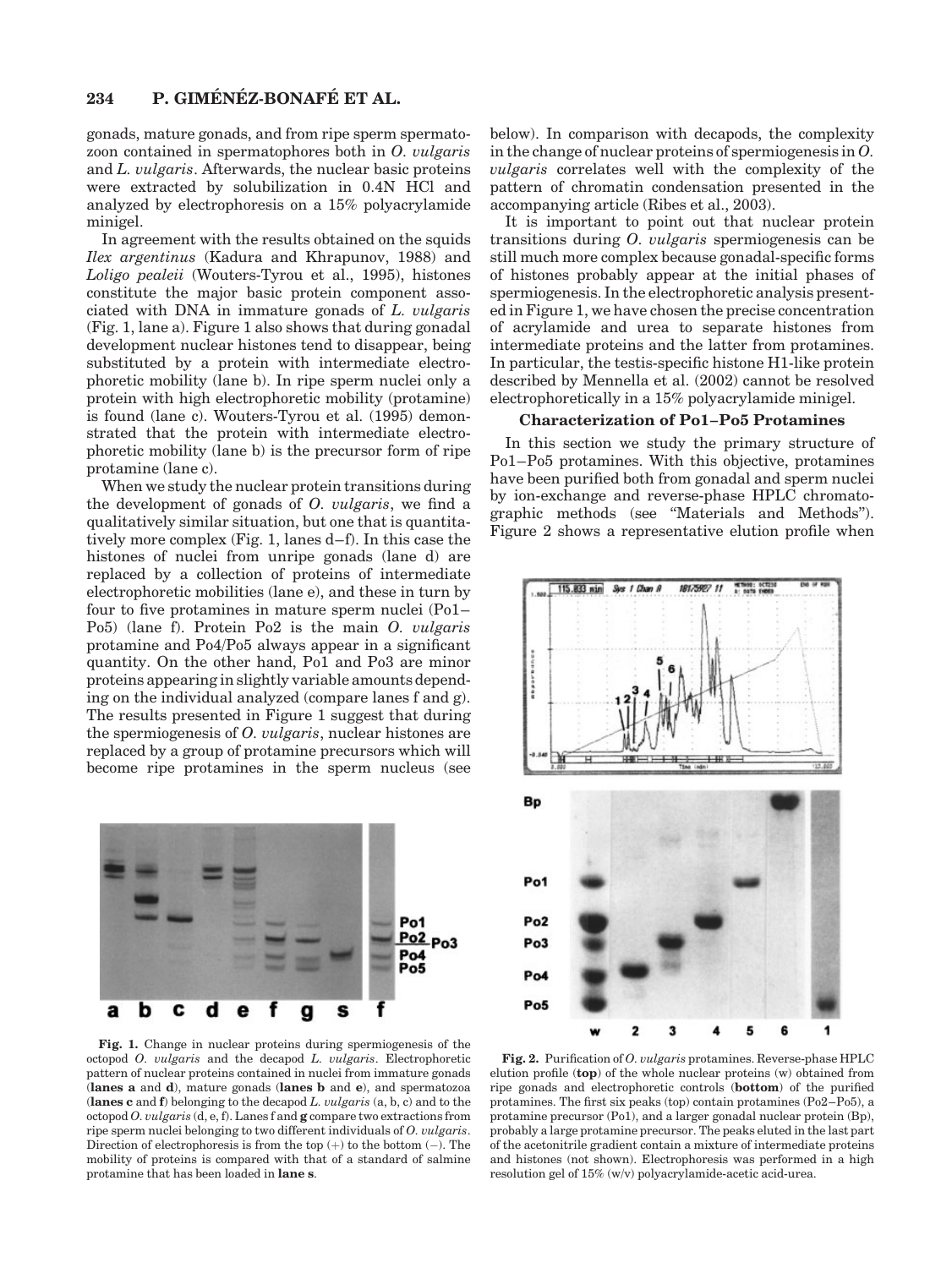|                                         |                               | Po1                      |             | $Po2^a$ |         |         | Po4      |             | Po5          |                                 |         |           |
|-----------------------------------------|-------------------------------|--------------------------|-------------|---------|---------|---------|----------|-------------|--------------|---------------------------------|---------|-----------|
|                                         | Bp                            | $a^b$                    | $\mathbf b$ | a       | $\rm b$ | Po3     | $\rm{a}$ | $\mathbf b$ | $\mathbf{a}$ | $\mathbf b$                     | $P_L$   | $\rm P_S$ |
| lys                                     | $2.5\,$                       | 0.5                      |             |         |         |         |          |             |              |                                 |         |           |
| his                                     | 1.5                           |                          |             |         |         | 1.8     | 2.9      | 3.6         | 3.6          | 3.3                             |         |           |
| Arg                                     | 45.2                          | 68.6                     | 69.6        | 78.7    | 79.5    | 62.1    | 63.3     | 64.3        | 65.6         | 66.7                            | 78.0    | 77.1      |
| $\overline{Ask}^c$                      | 2.8                           |                          |             |         |         |         |          |             |              |                                 |         |           |
| Thr                                     |                               |                          |             |         |         |         |          |             |              |                                 |         |           |
| Ser                                     | 11.5                          | 4.8                      | $5.4\,$     | 2.0     | 2.3     | 10.3    | $3.5\,$  | 3.6         | $2.8\,$      | 3.3                             | 12.1    | 11.5      |
| $\operatorname{Glx}^{\operatorname{c}}$ | 4.1                           |                          |             |         |         |         |          |             |              |                                 |         |           |
| Pro                                     | $\overbrace{\phantom{aaaaa}}$ |                          |             |         |         |         |          |             |              | $\hspace{0.1mm}-\hspace{0.1mm}$ | $2.4\,$ | 2.2       |
| Gly                                     | 15.5                          | 19.0                     | 17.9        | 19.2    | 18.2    | 18.4    | 23.2     | 21.4        | 21.3         | 20.0                            |         |           |
| Ala                                     | 2.7                           |                          |             |         |         | $2.8\,$ | 6.9      | 7.1         | 3.5          | 3.3                             |         |           |
| Cys                                     | $\overline{\phantom{0}}$      |                          |             |         |         | 1.9     |          |             |              |                                 |         |           |
| Val                                     | 4.2                           | 1.7                      | $1.8\,$     |         |         |         |          |             |              |                                 |         |           |
| Met                                     | $\overbrace{\phantom{aaaaa}}$ | $\overline{\phantom{0}}$ |             |         |         |         |          |             |              |                                 |         |           |
| Ile                                     | 3.1                           | 1.9                      | 1.8         |         |         |         |          |             |              |                                 |         |           |
| Leu                                     | 4.7                           | $1.6\,$                  | 1.8         |         |         | tr      |          |             |              |                                 |         |           |
| Tyr                                     | 1.2                           | 1.7                      | 1.8         |         |         | $2.3\,$ | tr       |             | 3.0          | 3.3                             | 7.3     | 9.1       |
| Phe                                     | 1.0                           |                          |             |         |         |         |          |             |              |                                 |         |           |

TABLE 1. Amino Acid Composition (mol%) of Protamines

Bp, Po1–Po5. Proteins purified from gonadal nuclei of O. vulgaris. For Po1, Po2, Po4, and Po5 the amino acid content determined (a) is shown together with the composition calculated from the sequence (b). In the right two columns of the table the composition of protamines from the decapods Loligo pealii  $(P_L)$  and Sepia officinalis  $(P_S)$  are shown (Wouters-Tyrou et al., 1991, 1995, respectively).

<sup>a</sup>Most abundant protamine in O. vulgaris.

 $\mathrm{^{a}Most}$  abundant protamine in  $O.$   $uulgaris.$   $\mathrm{^{b}Estimated}$  under the assumption that Po1 is a precursor of Po2.

 $c$ asx = asp + asn; glx = glu + gln; tr = trace.

HPLC columns are loaded with the extracts of proteins obtained from nuclei of the ripe gonad, as well as an electrophoretic control. The protein designated as Bp in Figure 2 (lane 6) only appears in gonadal, but not in sperm nuclei. Once purified, each one of the Po1–Po5 protamines has been analyzed by ISMS, amino acid composition, and amino acid sequence. The amino acid composition of these proteins is given in Table 1.

Protamine Po2. The complete characterization of the main protamine Po2 is presented in Figures 3 and 6 and in Tables 1 and 2. Analyzed by ISMS this protein displays a mass of 6,028 Da when purified from ripe sperm nuclei (Fig. 3A). When protamine Po2 has been obtained from nuclei of gonads, a small fraction of the molecule appears with a mass excess of 80 Da, indicating that part of the population of the protein is found mono-

TABLE 2. Molecular Mass (Da) of Protamines

|                                              | Gonad                                     | Sperm                                                     | В                                                  |
|----------------------------------------------|-------------------------------------------|-----------------------------------------------------------|----------------------------------------------------|
| Po1<br>Po2<br>P <sub>0</sub> 3<br>Po4<br>Po5 | 7,427<br>6,027<br>4,389<br>3,536<br>3,941 | 7,428<br>6,028<br>$4,389^{b}$<br>$3,537^{\rm b}$<br>3,941 | $7,429.0^{\rm a}$<br>6,029.6<br>3,538.0<br>3,942.5 |

A.Molecular mass (Da) determined by ISMS when proteins are obtained from gonads or sperm. B. Theoretical molecular mass calculated from the sequences of the protamines obtained. Phosphorylated forms do not appear in the table.

<sup>a</sup>Estimated under the assumption that this molecule is a precursor of Po2 protamine. b Not shown in figures.

phosphorylated in spermatidyl nuclei (arrow in Fig. 3B). The complete sequence of Po2 was determined by automated Edman degradation of the intact protein (Fig. 6) and by enzymatic digestion with exopeptidase (PE Biosystems, CPP enzyme kit) followed by ISMS mass analysis of released products (Fig. 3C). The automated Edman degradation allowed us to determine the amino-terminal part from residues 1 to 40. On the other hand, the exopeptidase carboxy-terminal sequencing identified the last five amino acid residues (all of them arginines). Table 2 shows that the molecular mass observed by ISMS and that estimated from sequence are in complete agreement. Amino acid composition (Table 1) is also coincident with the sequence results obtained. Thus, protamine Po2 is a very simple and specialized protein containing 44 amino acid residues which belong to only three amino acid types: arginine (R), glycine (G), and serine (S). This molecule contains a single serine residue in position 9, which is in agreement with the presence of a mono-phosphorylated form of Po2 in spermatids. The internal organization of O. vulgaris protamine molecules in comparison with the known cephalopod protamines will be detailed in the ''Discussion.''

Protamines Po3, Po4, and Po5. Figures 4 and 6 and Tables 1 and 2 present the characterization of protamines Po3, Po4, and Po5. By ISMS analysis, these proteins exhibit masses of 4,389, 3,536, and 3,941 Da, respectively (Fig. 4). As occurs in the case of Po2, they appear to be partially mono-phosphorylated when purified from spermatidyl nuclei. The complete amino acid sequence was obtained for Po4 and Po5 by automated Edman degradation (Fig. 6). Both of them are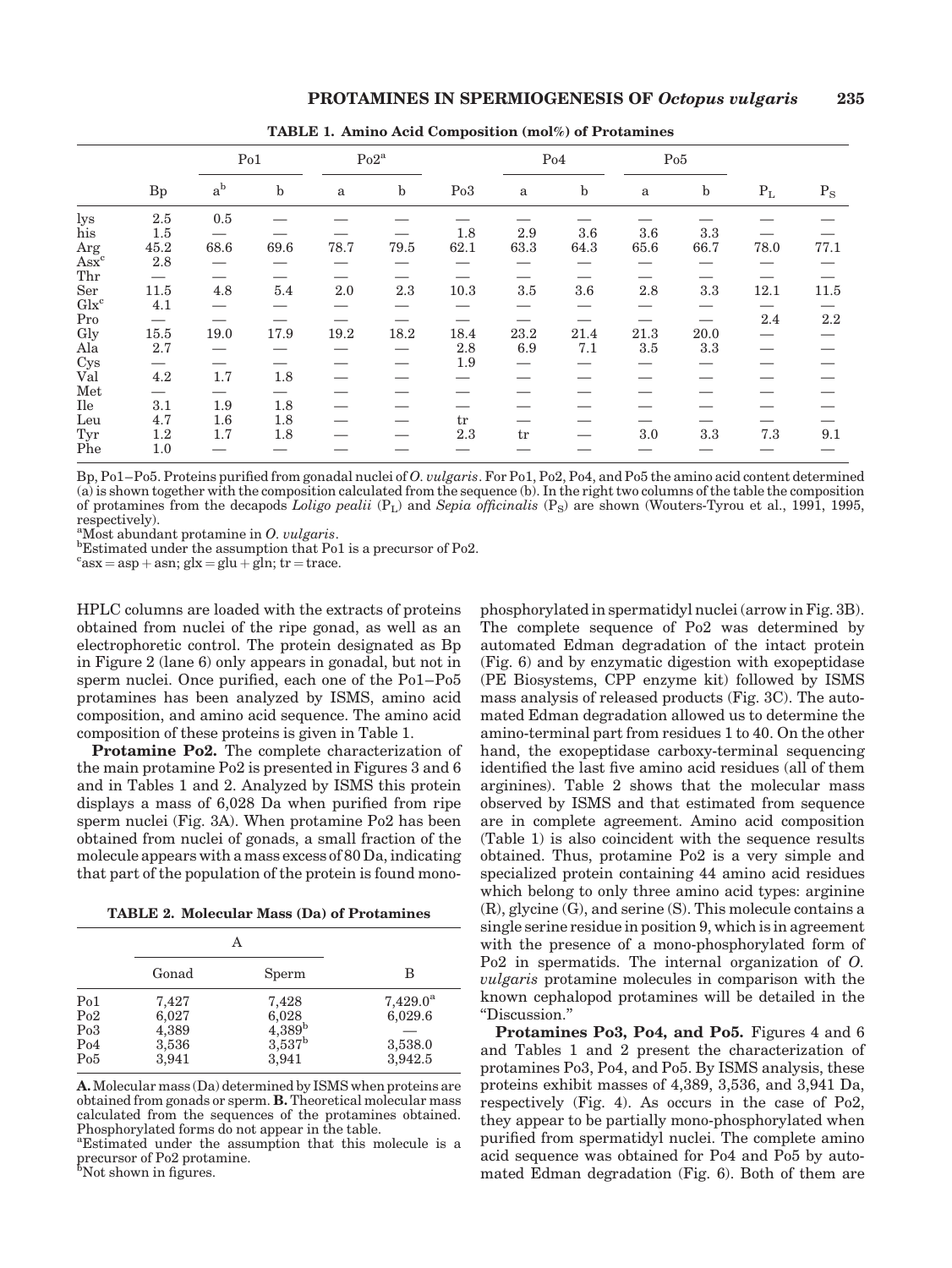

Fig. 3. Characterization of Po2, the main O. vulgaris protamine. A, B: Ion spray mass spectrometry (ISMS) analysis of protamine Po2 purified from ripe sperm nuclei (A) and nuclei of mature gonads (B). The coincidence between molecular masses observed is practically perfect (6,027–6,028 Da). Note that a fraction of Po2 protamine obtained from gonadal nuclei behaves with a molecular mass of  $(6,027 + 80)$  Da (arrow). C: Carboxy-terminal analysis of the masses of the entire Po2 protamine (a) and the successive forms lacking 1st, 2nd, 3rd, 4th, and 5th carboxy-terminal amino acid residues (b, c, d, e, and f, respectively). Each new C-terminal deletion generates a mass diminution of  $156.4 \pm 0.2$  Da corresponding to one arginine residue (156.2 Da).

short molecules (28 and 30 amino acid residues, respectively), composed mainly (but not exclusively) of arginine and glycine residues, and with only a single residue of serine. Tables 1 and 2 show the coincidence between results observed and estimated. Figure 6 also shows the alignment of Po4 and Po5 sequences, clearly indicating that these proteins are homologous, with the identities between amino acid positions being denoted by the symbol " $+$ ."

Protamine Po3 is a very minor component and we could only obtain a small quantity of this molecule in



Fig. 4. Molecular mass of protamines Po4 and Po5, and a minor protamine Po3. ISMS of A: Protamine Po4 from ripe sperm nuclei. B: Protamine Po5 from nuclei of ripe gonads. C: Protamine Po3 from ripe sperm nuclei. The arrowhead in (B) indicates the mono-phosphorylated fraction. Molecular mass of proteins are:  $Po3 = 4,389, Po4 = 3,536, and$  $Po5 = 3,941$  Da, respectively.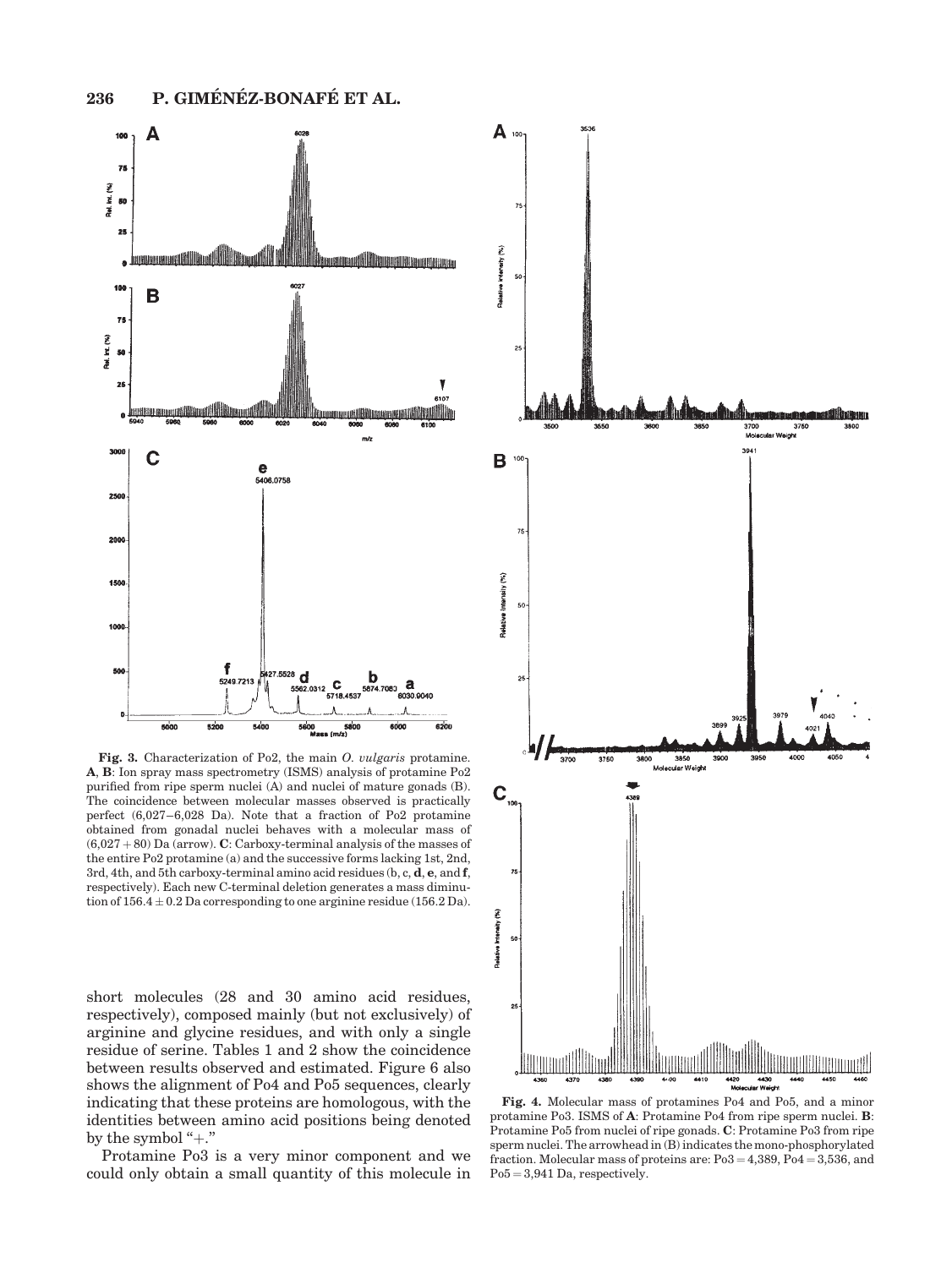

Fig. 5. Molecular mass of nuclear sperm protein Po1. ISMS of Po1 protein obtained from ripe sperm nuclei (A) and gonadal nuclei (B). The arrowhead in (B) points to the mono-phosphorylated form. Molecular mass  $= 7,427$  Da.

pure form. Due to this fact, its sequence has only been determined unequivocally up to residue 24 (Fig. 6), whereas mass spectrometry (4,389 Da, Fig. 4) indicates that the entire protein should contain  $33 \pm 1$  amino acid residues. Nevertheless, the comparison of the known part (24 amino-terminal residues) with protamines Po3 and Po4 allows us to conclude that Po3 is a minor protein closely related to Po4 protamine.

Protamine-precursor Po1. As has been noted previously, the extracts of protein Po1 appear in a variable proportion depending on the sample analyzed. Together with Po3, Po1 is only a minor protein present in ripe sperm nuclei of O. vulgaris. The analysis of its molecular mass and amino-terminal sequence (see Figs. 5 and 6 and Tables 1 and 2) demonstrates that this protein is a precursor of the main protamine Po2, which, like some protamine-precursors of mammals (Debarle et al., 1995), remains at low and variable proportions in ripe sperm nuclei. This fact agrees with the assumption that the protamines of O. vulgaris come from a larger precursor molecules. In this sense, the amino acid composition of Bp protein (Fig. 2 and Table 1) is typical for that of a large protamine precursor. Similar examples have been described in Càceres et al. (1999), and in Ribes et al. (2001).

# DISCUSSION AND CONCLUSIONS

### Molecular Characteristics of O. vulgaris DNA-Interacting Proteins in the Sperm Cell

In ripe sperm nuclei of O. vulgaris, four protamines can be found (Po2–Po5), and a minor amount of a molecule (Po1) that represents, in all probability, a precursor form of the main Po2 protamine. The amino acid sequence and composition of these molecules are shown in Figure 6 and Table 1, respectively.



#### Cons rRRRRRRGhRgRRGRGG RRSRGRRr

Fig. 6. Primary structures of O. vulgaris protamines. Po1. Partial sequence of putative precursor of the main protamine Po2. The complete identity of overlapped residues, the coincidence in the molecular mass that is observed and estimated (Table 2), as well as the lack of Po1 in the ripe sperm of some individuals (Fig. 1), strongly suggest that Po1 is a precursor of Po2 protamine. Po2. Complete sequence of the main protamine obtained from automated Edman degradation (a) and carboxy-terminal analysis (b). Po3. Minor

protamine (partial sequence). Po4 and Po5. Complete sequence of the protamines with the highest electrophoretic mobilities. The sign "+" indicates identity in the position of amino acid residues in the sequences compared. Bottom: Consensus sequence of Po3, Po4, and Po5 protamines. The RRSRGRR motif shared by all sperm protamines of O. vulgaris is shown in bold. N-ter: amino-terminus. C-ter: carboxylterminus. Black dots above the sequences indicate every fifth amino acid residue.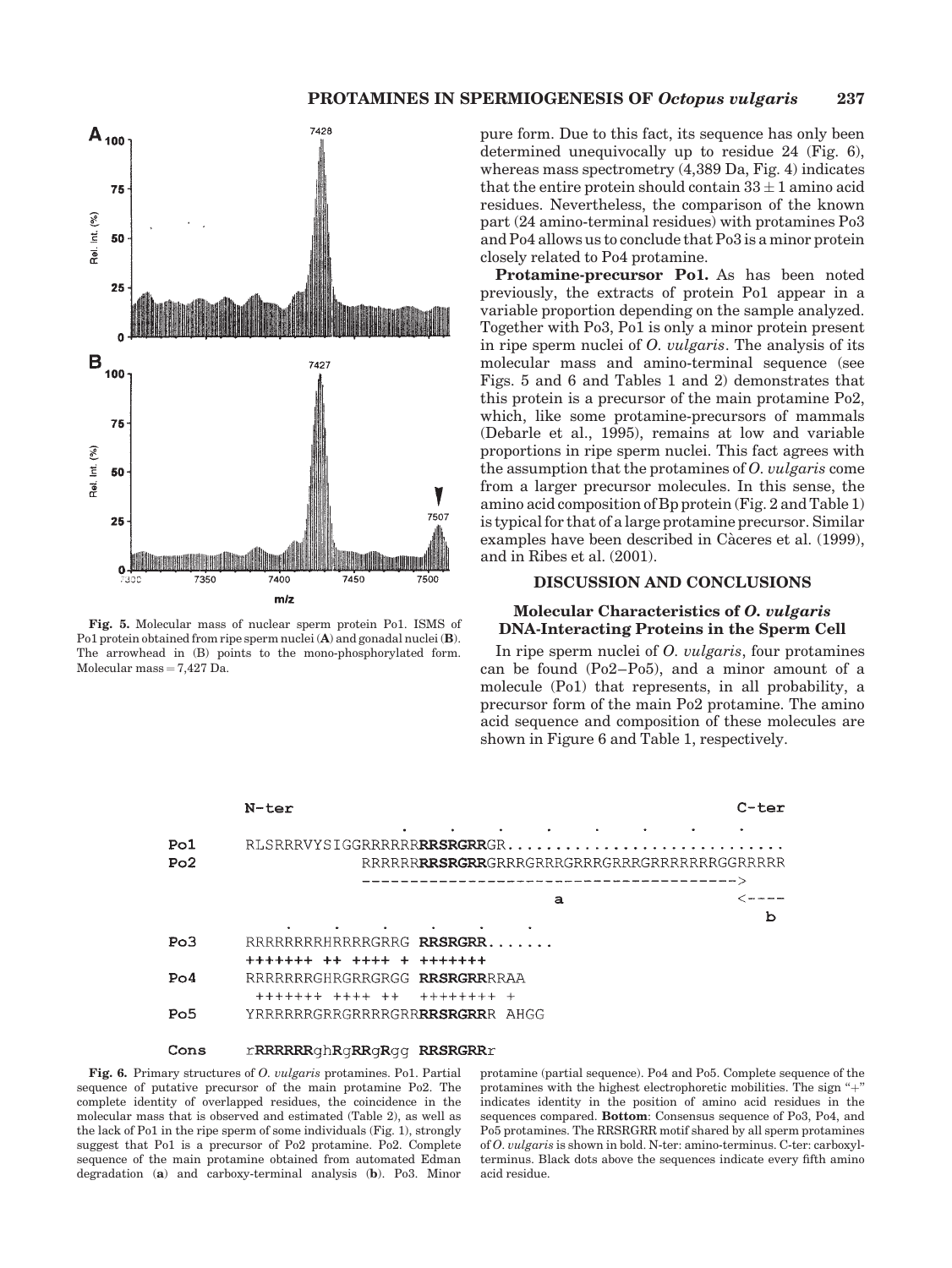# 238 P. GIMÉNÉZ-BONAFÉ ET AL.

- **RRRRRRSRRRRRSRRRSRSPYRRRYRRRRRRRRRRSRRRRYRR**RRSYS**RR**RYRRRR  $a)$  $\mathbf{r}$
- $\mathbf{r}$  $b)$ RRRRRRRRSRGRRGRRRGRRRGRRRGRRRRRRRGGRRRRR

 $\mathcal{L}^{\mathcal{L}}$ 

FCGSKPRCRPRCKPRCRSRSKKRCRRCRRRCSRIVKKCCRRRSKCCRRRRRCPCPCPRKKLRCC  $\mathbf{c}$ 

 $\mathbb{Z}^2$ 

 $\mathbf{r}$ 

 $\mathbf{r}$ 

KRRPKRRCPKRKKKRCRRKC

Fig. 7. Comparison of primary structure among ripe protamines of cephalopods. a: Sequence of Sepia officinalis ripe protamine Ps (Martin-Ponthieu et al., 1991); b: O. vulgaris ripe protamine Po2 (this study);  $c:$  Protamine  $P_E$  of E. cirrhosa (Giménez-Bonafé et al., 2002). Black dots above each sequence indicate every fifth amino acid residue. Similar sequences are shown in bold.

The main protamine Po2 is probably one of the simplest and most basic protamine molecules found in sperm nuclei of animals. Po2 protamine consists exclusively of three different amino acid types (R, G, S). The general organization of this molecule  $[R_8 S R (GR_n)_7]$ consists of a long amino-terminal cluster of arginine residues followed by a SR motif and seven groups of  $\text{GR}_n$ (n being variable, although  $GR<sub>3</sub>$  appears four-times within the sequence). The highly basic chemical character of the molecule is given by the extraordinary proportion of arginine residues (35 R in a total of 44 residues; 79.5 mol%), which are accompanied by a single phosphorylable serine residue and by eight residues of glycine (structurally the simplest type of amino acid).

The simplicity of Po2 protamine can be understood if we consider that it comes from a precursor protein. In Figure 7 and Table 3 we show, for comparative purposes, the primary structure of protamine Po2 from O. vulgaris (Fig. 7b), protamine Ps from Sepia officinalis (Fig. 7a), and protamine Pe from E. cirrhosa (Fig. 7c). It is important to observe the contrast between the compositional simplicity of protamines coming from a precursor molecule (Fig. 7a,b), with the relative complexity of protamines that are synthesized as a final form (Fig. 7c). This fact is not unique to cephalopods, but has been observed in other kinds of mollusks that have appeared recently in evolution (Càceres et al., 1999, 2002).

We should consider that protamine molecules accomplish two main functions: (a) During the process of spermiogenesis the protamine must produce an ordered displacement of histones on DNA, causing a definite chromatin condensation pattern which must be reverted easily during gamete fertilization; and (b) once the process of spermiogenesis is completed, the protamine

should maintain the sperm DNA in a highly condensed state until the sperm nucleus penetrates the oocyte cytoplasm. Under this point of view, the molecules of protamine-precursors are highly adapted to these two functions. The precursors of protamines show two clearly defined and differentiated regions. The aminoterminal parts are relatively complex and rich in different amino acid types, whereas the carboxy-terminal zones are very simple and present a very basic chemical character. The amino-terminal zones, as well as their processing (that is their enzymatic deletions), may play an important role in the slow and organized displacement of histones during spermiogenesis, determining the morphological pattern of chromatin condensation. On the other hand, the carboxy-terminal regions of protamine-precursors are the mature protamines found in ripe sperm nuclei. These are simplified proteins specialized in maintaining the packaging of DNA.

From the evolutionary point of view it is also interesting to point out that O. vulgaris protamine Po2 displays a series of general similarities with the protamine molecules of decapods. First, the precursor is finally deleted at the GG dipeptide [precursor-GGprotamine  $\rightarrow$  precursor-GG + protamine] (see Fig. 6 and compare with the results of Wouters-Tyrou et al., 1991, 1995). Second, their amino-terminal end is composed of a long cluster of arginines followed by a serine (Fig. 7). Finally, the rest of the molecule is composed of arginine clusters separated by a few non-basic amino acid residues. It seems to be that when natural selection acts on the protamines, it tends to maintain the global proportion of arginine rather than their position in the molecule (Rooney et al., 2000). In this regard, protamine

TABLE 3. Comparison of Amino Acid Composition Among Ripe Protamines of Cephalopods Based on Primary Structure

| Protamine                | Amino acid<br>residues | Arginine residues         | Lysine residues          | Amino acid types                 | Presence of<br>precursor |
|--------------------------|------------------------|---------------------------|--------------------------|----------------------------------|--------------------------|
| S. officinalis $P_s^a$ . | 57                     | 44 $(77.2 \text{ mol\%)}$ | $16(19.0 \text{ mol\%)}$ | 4(R, S, Y, P)                    | Yes                      |
| $0.$ vulgaris $Po2b$     | 44                     | $35(79.5 \text{ mol\%)}$  |                          | 3(R, G, S)                       | Yes                      |
| E. cirrhosa $P_F^c$      | 84                     | $31(36.9 \text{ mol\%)}$  |                          | 10(R, K, C, P, G, S, I, F, L, V) | $\rm No$                 |

<sup>a</sup>Martin-Ponthieu et al. (1991).<br><sup>b</sup>This study.

<sup>c</sup>Giménez-Bonafé et al. (2002).